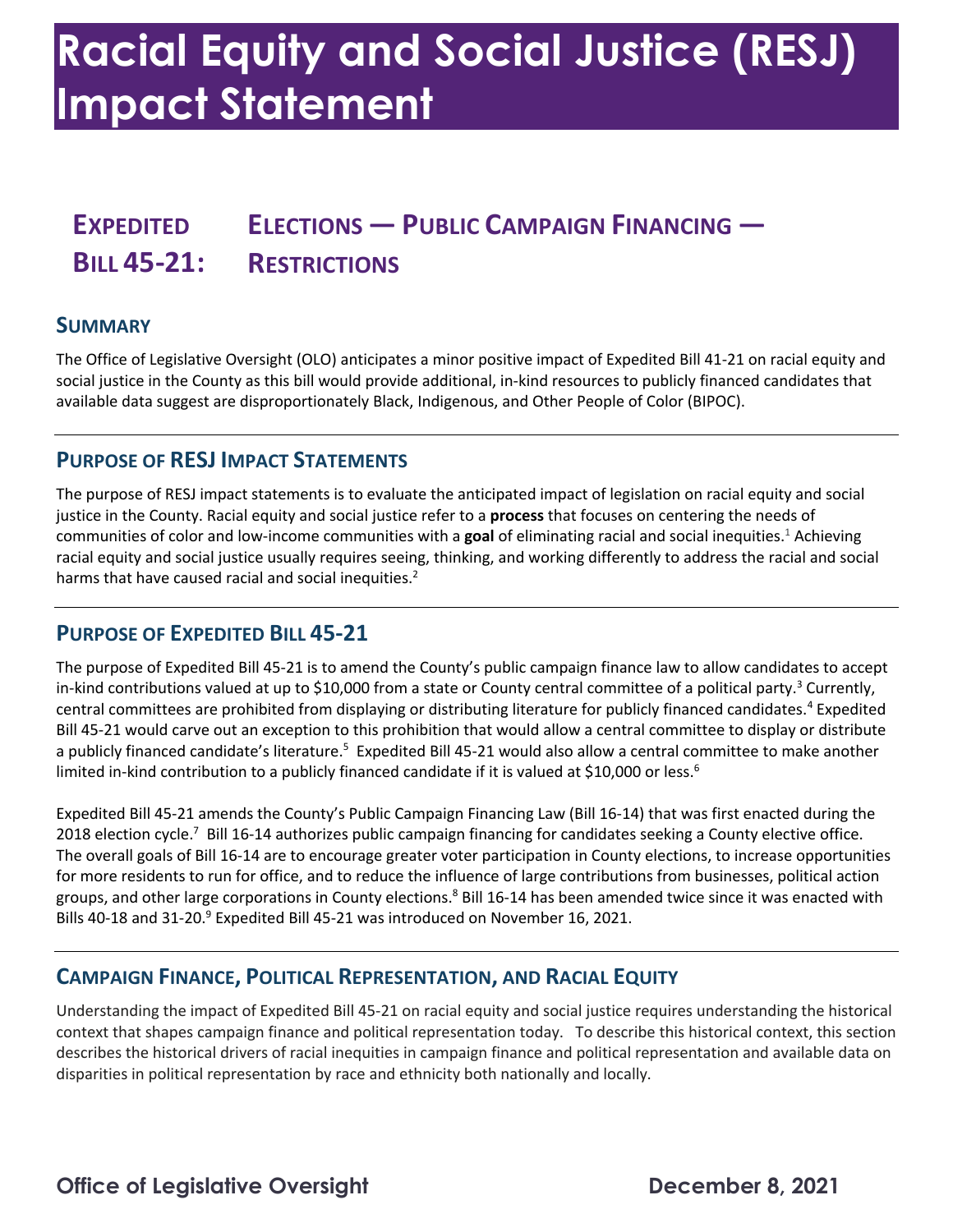**Inequities in Campaign Finance**. The role of campaign finance in contributing to racial inequity is long-standing. Racial in the South via poll taxes and other Jim Crow laws. These wealth driven barriers to voting rights for BIPOC have diminished since the Voting Rights Act of 1965. However, the impact of wealth inequities as a driver of disenfranchising BIPOC voters continues today with the reliance on wealthy donors to fund campaigns for elected office.<sup>10</sup> inequities in wealth and income created by government were historically used to disenfranchise BIPOC voters especially

 Candidates for public office must often rely on large donations from a small group of people to run and win competitive elections. In turn, the interests of large donors — of disproportionately White, wealthy, and male benefactors – are often represented by elected officials more than the interests of lower-income and BIPOC residents.<sup>11</sup> Research shows that 90 percent of campaign donors are wealthy, white, and male.<sup>12</sup>

 Candidates backed by the rich may support policies that undermine progress on racial equity, like mass incarceration or bank deregulation that enables predatory lending.<sup>13</sup> Conversely, the power of people without much money wanes as their interests are less represented among candidates disproportionately funded by wealthy White donors.<sup>14</sup> BIPOC responsive to the policies and priorities of BIPOC communities that include criminal justice reform and eliminating racial candidates without access to the rich donor networks are less likely to run; the candidates that do run and win are less inequities in economic opportunity, health, housing, and education.<sup>15</sup>

 In short, the political system's reliance on donations for campaigns entrenches political inequity for BIPOC residents. BIPOC candidates and residents are especially harmed because they are less likely to have the same resources to fund political campaigns as White candidates, residents, and corporations. As a result, lawmakers may be more responsive to the policy priorities of the donor class than they are to ordinary people, leaving unaddressed the priorities and policy concerns of BIPOC communities and low- and middle-income communities of any race or [ethnicity.](https://ethnicity.16)<sup>16</sup>

 To limit the influence of wealth in campaign finance and elections, public campaign financing can help enhance the political voice and power of working-class people and people of color.<sup>17</sup> Public campaign financing, also known as small donor financing, is a system in which public funds match and multiply small donations.<sup>18</sup> Reducing the influence of special interests, empowering the average voter, incentivizing candidates to seek out many supporters rather than a few big donors, enabling candidates from more diverse backgrounds to run, and amplifying the voices of regular people have been identified as benefits of public campaign financing programs.<sup>19</sup>

 **Inequities in Political Representation.** Since 1965, the number of elected officials of color has grown. African Americans went from holding fewer than 1,000 elected offices nationwide to more than 10,000, Latinos from a small number of offices to over 6,000, and Asian Americans from under one hundred documented cases to almost 1,000.<sup>20</sup> People of color, however, remain underrepresented in elected office due in part to the role of wealth in campaign financing. In turn, BIPOC power and interests are diminished in the political sphere and BIPOC despite the Voting Rights Act. The under-representation of BIPOC residents among elected officials is especially acute for Asian Americans. In 2020:<sup>21</sup>

- Asian Americans represented 0.9 percent of elected offices compared to 6.1 percent of the U.S. population.
- Latinx residents represented 3.3 percent of elected offices compared to 18.5 percent of the U.S. population.
- Native Americans represented 0.4 percent of elected offices compared to 1.3 percent of the U.S. population.
- African Americans represented 7.6 percent of elected offices compared to 13.4 percent of the U.S. population.
- White Americans represented 87.5 percent of elected offices compared to 60.1 percent of the U.S. population.

 Of note, the over-representation of White people among elected officials in the U.S. is driven by the over-representation of White men in elected office. Whereas, in 2019,<sup>22</sup>

#### **Office of Legislative Oversight** 2 **December 8, 2021**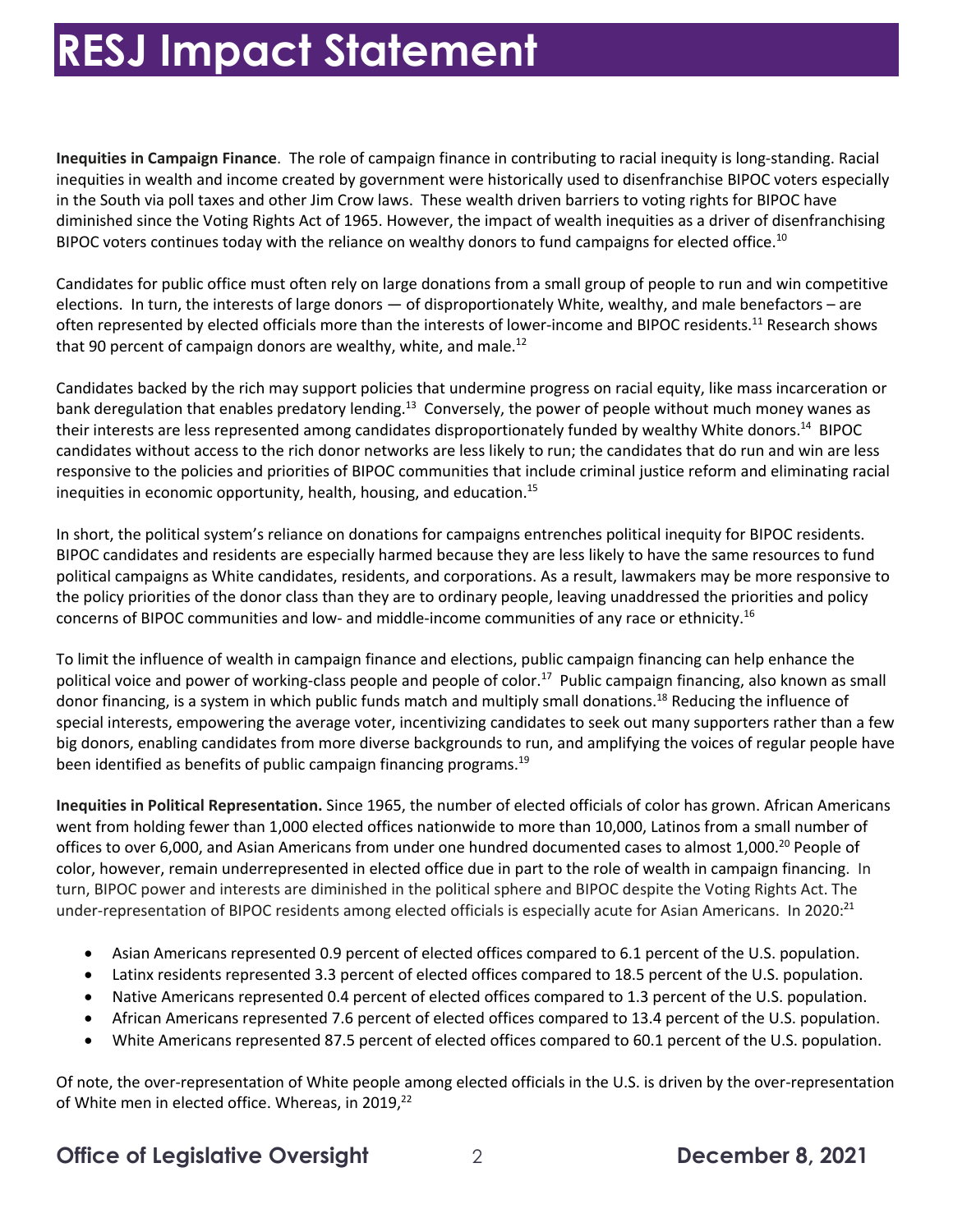- White men accounted for 62 percent of elected officials compared to 30 percent of the U.S. population.
- White women accounted for 27 percent of elected officials compared to 31 percent of the U.S. population.
- Men of color accounted for 7 percent of elected officials compared to 19 percent of the U.S. population.
- Women of color accounted for 4 percent of elected officials compared to 20 percent of the U.S. population.

 The representation of White men among elected officials varies by level of government: they accounted for 63 percent of members of Congress compared to 54 percent of statewide office holders in 2019.<sup>23</sup> The proportion of elected positions held by White women and BIPOC men and women also varied with the latter having the lowest levels of representation among County level offices. More specifically, representation among elected officials for:<sup>24</sup>

- White women ranged from 15 percent (Congressional offices) to 30 percent (Statewide offices).
- Men of color ranged from 6 percent (County level offices) to 13 percent (Congressional offices).
- Women of color ranged from 4 percent (County level offices) to 9 percent (Congressional offices).

 Because of the historical barriers faced by women and people of color in politics, most incumbent officeholders are White men.<sup>25</sup> The power of incumbency rather than electability is viewed as a driver of the current skew by race, ethnicity, and gender in political representation.<sup>26</sup> Of note, across all levels of office, 96 percent of incumbents won their 2020 primaries.<sup>27</sup> Moreover, in Congress, 97 percent of Congressional incumbents won their 2020 primaries.<sup>28</sup>

 suggest that public financing has enhanced the representation of BIPOC residents among elected officials. Since the 2018 election, Montgomery County has offered a public campaign financing system for County Executive and Council candidates. Currently, contributions from County residents are eligible for matching funds as follows:<sup>29</sup> *Local Data on Public Financing and Representation.* The demographics of Montgomery County Council members

- • County Executive candidates: \$6 for each dollar for the first \$50 of qualifying contributions received, \$4 for each dollar for the second \$50, and \$2 for each dollar for the third \$50.
- • County Council candidates: \$4 for each dollar for the first \$50 of qualifying contributions received, \$3 for each dollar for the second \$50, and \$2 for each dollar for the third \$50.

 The maximum limits on public funds for either the primary election or the general election are \$750,000 for a County Executive candidate, \$250,000 for a Council at-large candidate, and \$125,000 for a district Council candidate.<sup>30</sup> Of note, during the 2018 election cycle: $31$ 

- • 68 candidates ran for either County Executive or County Council. Of the 38 candidates that indicated their intent to use public financing, 23 candidates obtained public financing.
- Two-thirds of Councilmembers that won an elected office in 2018 chose public financing.
- • During the primary election, one County Executive Candidate, two Council At-Large candidates, and two Council District candidates obtained the maximum allowable in matching funds.

 Like national norms, White men were over-represented among Council candidates, including those that received public financing in 2018. More specifically, among 19 Council candidates with public financing in 2018:<sup>32</sup>

- White men accounted for 47 percent of candidates compared to 24 percent of County [residents.](https://residents.33)<sup>33</sup>
- White women accounted for 16 percent of candidates compared to 25 percent of County [residents.](https://residents.34)<sup>34</sup>
- Men of color accounted for 21 percent of candidates compared to 25 percent of County [residents.](https://residents.35)<sup>35</sup>

#### **Office of Legislative Oversight** 3 **December 8, 2021**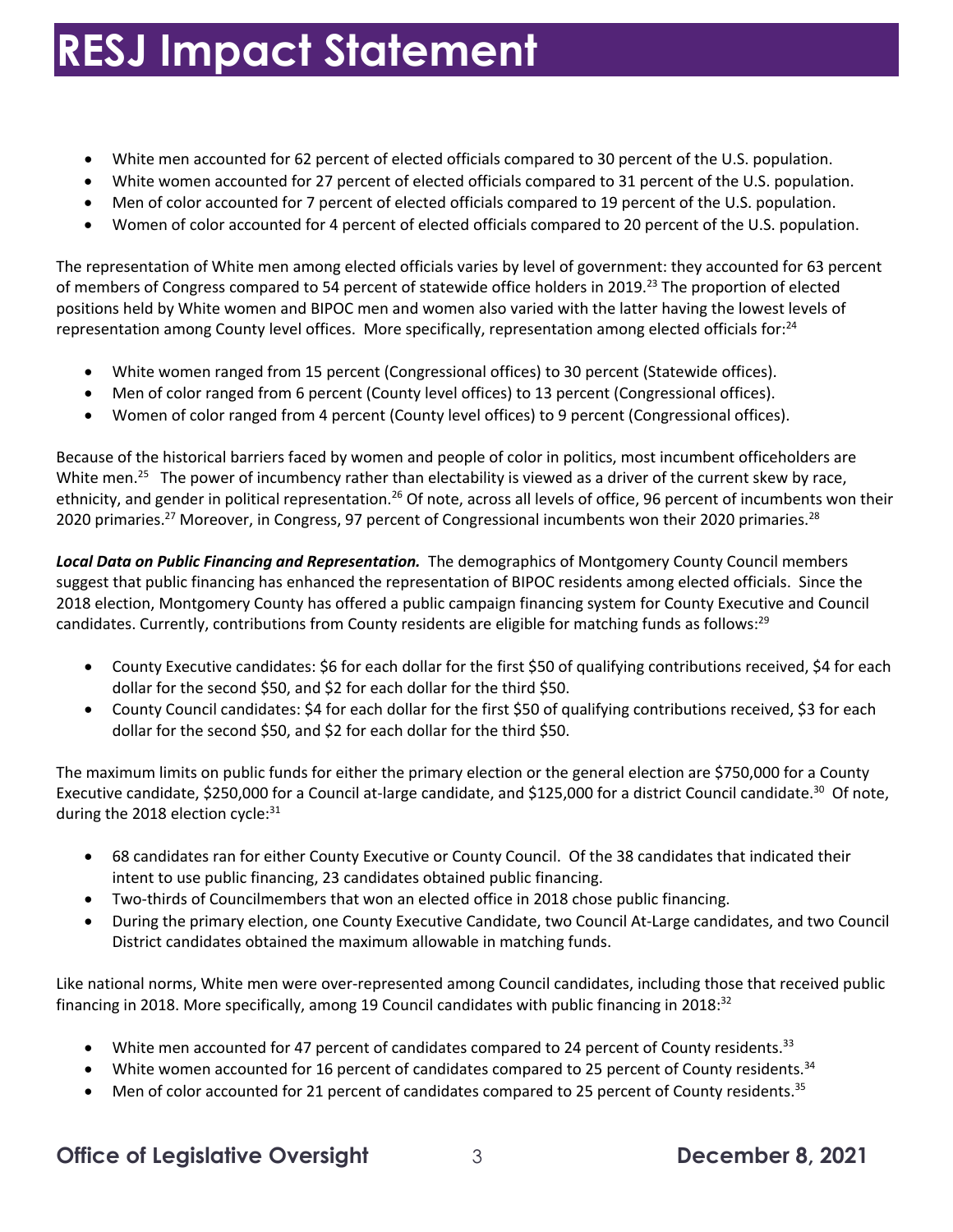• Women of color accounted for 16 percent of candidates compared to 26 percent of County [residents.](https://residents.36)<sup>36</sup>

 But unlike national norms, there was racial parity in at-large Councilmembers elected in 2018 in Montgomery County with public campaign financing. In 2018, White residents accounted for half of the at-large members compared to 49 compared to 51 percent of County residents.<sup>37</sup> This compares to the 2014 election where White residents accounted for 100 percent of at-large members.<sup>38</sup> The shift in diversity among at-large members between 2014 and 2018 suggests that public financing has the potential to enhance the representation of BIPOC residents as elected in the County. percent of the County's population in 2010, and BIPOC residents accounted for the other half of at-large members

#### **ANTICIPATED RESJ IMPACTS**

 If enacted, Expedited Bill 45-21 will bolster the support available to publicly financed candidates by enabling them to receive up to \$10,000 in kind contributions from central committees. While any publicly financed candidate will be able to receive this benefit, available data suggest that this change in the law could especially benefit BIPOC candidates since public financing may increase the racial and ethnic diversity of candidates seeking elected office.

 funded candidates. This bill may also help increase the number of candidates that seek office with public financing. office, increasing the possibility that elected officials will be responsive to the needs of BIPOC residents and communities. As such, OLO finds that Expedited Bill 45-21 could potentially improve racial equity and social justice in the County because it could help increase the number of elected officials that are responsive to concerns of BIPOC residents and low- and middle-income residents more broadly. Overall, Expedited Bill 45-21 may increase the competitiveness of publicly funded candidates relative to traditionally Increasing the number of candidates seeking public financing, and potentially the number of BIPOC candidates seeking

 historically, most incumbents have been White males. Yet, given the limited size of the in-kind contribution allowed under this bill, OLO anticipates an at best a minor impact of Expedited Bill 45-21 on RESJ in the County. Further, OLO finds that Expedited Bill 45-21 could especially improve RESJ if central committees awarded in-kind contributions enabled under this legislation to all publicly financed candidates rather than just to incumbents since

#### **RECOMMENDED AMENDMENTS**

 The County's Racial Equity and Social Justice Act requires OLO to consider whether recommended amendments to bills aimed at narrowing racial and social inequities are warranted in developing RESJ impact statements.<sup>39</sup> OLO finds that Bill 45-21 could narrow racial and ethnic inequities in political representation, particularly if central committees made in- does not offer recommendations. kind contributions to all publicly financed candidates, not solely incumbents. Consequently, this RESJ impact statement

### **CAVEATS**

 Two caveats to this racial equity and social justice impact statement should be noted. First, predicting the impact of and other factors. Second, this RESJ impact statement is intended to inform the legislative process rather than determine whether the Council should enact legislation. Thus, any conclusion made in this statement does not represent OLO's endorsement of, or objection to, the bill under consideration. legislation on racial equity and social justice is a challenging, analytical endeavor due to data limitations, uncertainty,